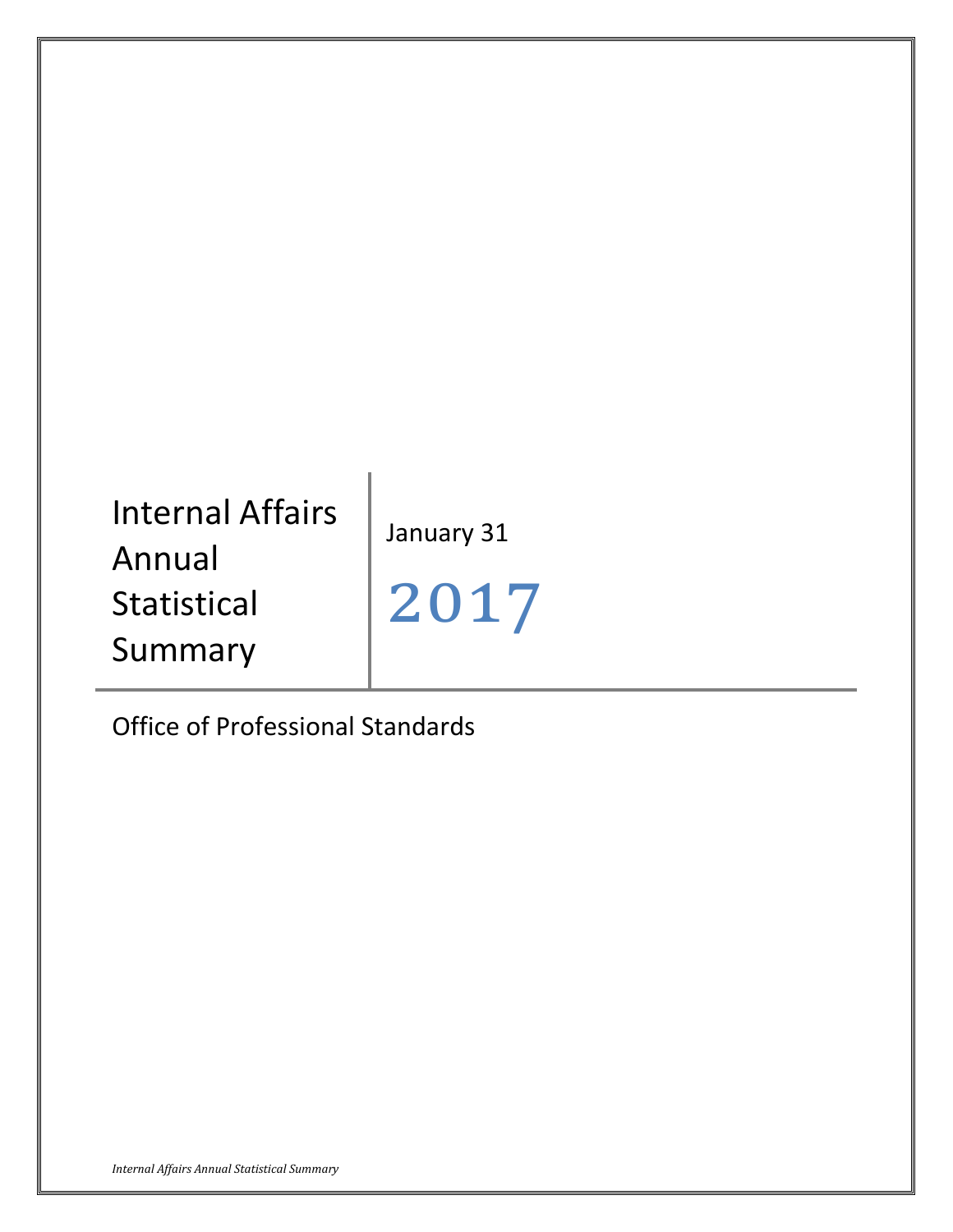## **2016 Internal Affairs Annual Report**

This Department recognizes the importance of establishing and implementing complaint and discipline procedures in order to monitor the conduct of the Department and eliminate any problems that might be found. To ensure the integrity of the Department, all allegations of misconduct will be investigated, regardless of source.

The Office of Professional standards, Internal Affairs (IA) Investigator reports directly to the Chief of Police. The IA investigator(s) has full authority to conduct an investigation, without interference from any Department member. Complaints handled by the Office of Professional Standards are categorized as either a Departmental or Citizen Complaint.

- Departmental Complaints Internal complaints or concerns that the Department takes a proactive stance to investigate.
- Citizen Complaints External complaints from citizens.

This report is prepared each year by the Office of Professional Standards and is submitted to the Chief of Police and command staff which summarizes allegations of misconduct made against Department members. The information is then used to identify patterns of misconduct and/or the need for additional training. The following data was retrieved from the IAPro software utilized by this office for statistical reporting purposes.

#### *2016 Departmental Complaints*

| IA Number<br>DC2016-001 | Policy Violation   | Partially Sustained | Written Reprimand |
|-------------------------|--------------------|---------------------|-------------------|
| DC2016-002              | Policy Violation   | Sustained           | Written Reprimand |
| DC2016-003              | Policy Violation   | Not Sustained       | ۰.                |
| DC2016-004              | Policy Violation   | Partially Sustained | Written Reprimand |
| DC2016-005              | Policy Violation   | Sustained           | Written Reprimand |
| DC2016-006              | Firearm Deployment | Exonerated          | ۰.                |
| DC2016-007              | Truthfulness       | Sustained           | Terminated        |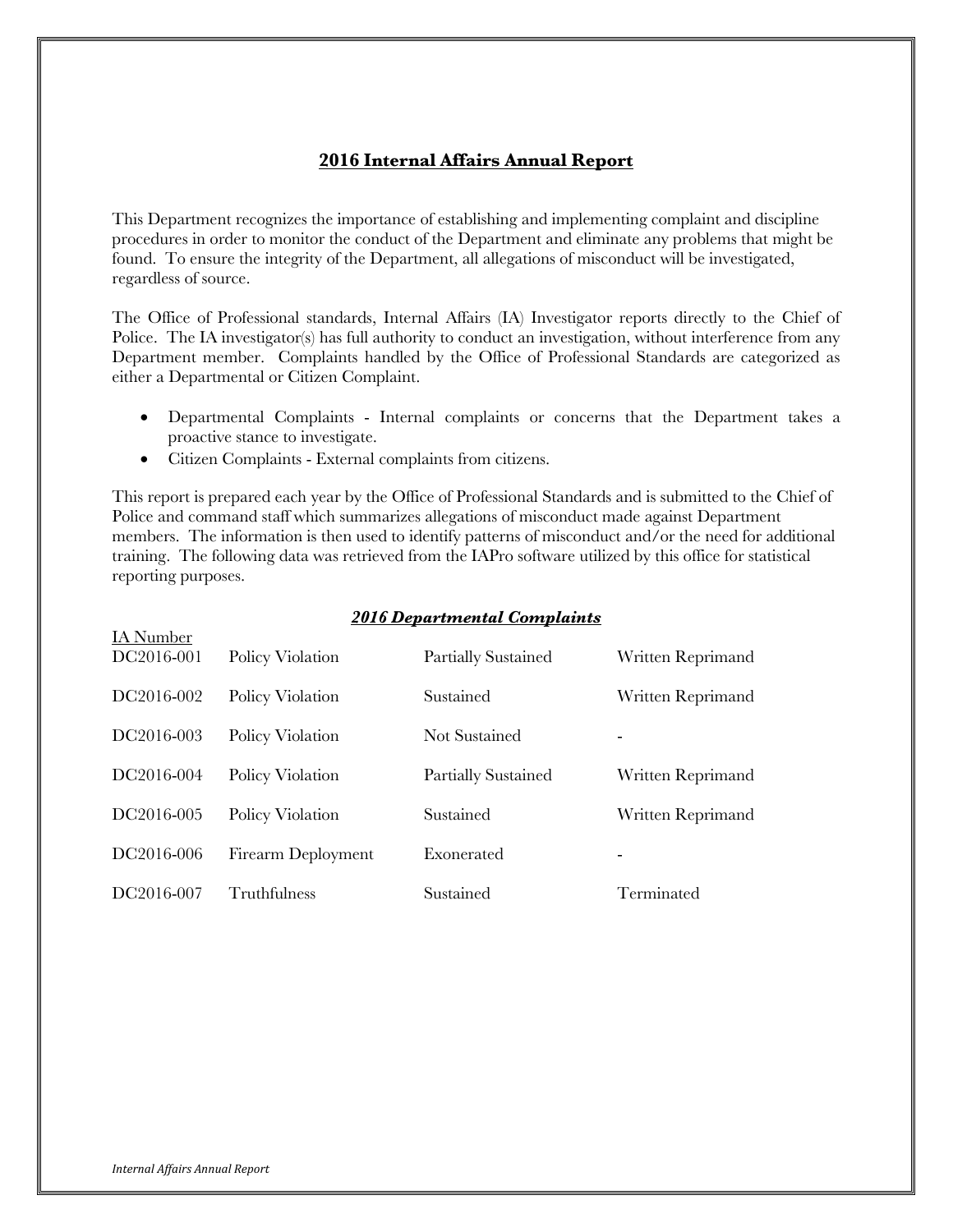

## *Synopsis*

There were seven (7) Departmental Complaints in 2016 which was a decrease from the previous year 2015. The average caseload for departmental complaints for the past five years is 8.25 cases per year. There is not a concerning trend of increase or decrease of cases.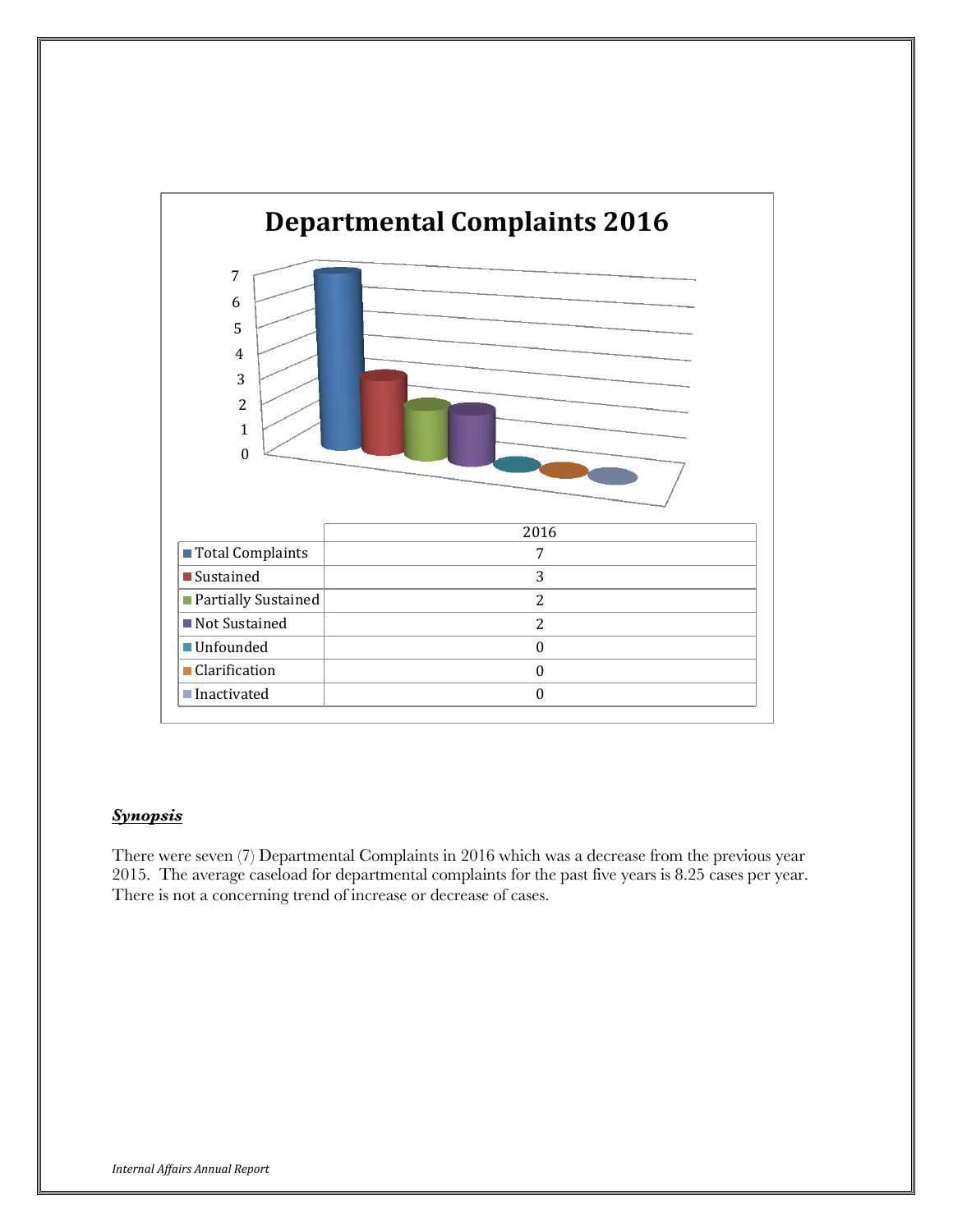## *2016 Citizen Complaints*

| <u>IA Number</u> |                                  |           |
|------------------|----------------------------------|-----------|
| CC2016-001       | Quality Service                  | Unfounded |
| CC2016-002       | <b>Excessive Force</b>           | Unfounded |
| CC2016-003       | Discrimination                   | Unfounded |
| CC2016-004       | Policy Violation                 | Unfounded |
| CC2016-005       | Policy Violation                 | Unfounded |
| CC2016-006       | <b>Excessive Force</b>           | Unfounded |
| CC2016-007       | <b>Quality Service</b>           | Unfounded |
| CC2016-008       | <b>Excessive Force</b>           | Unfounded |
| CC2016-009       | <b>Quality Service</b>           | Unfounded |
| CC2016-010       | Quality Service                  | Unfounded |
| CC2016-011       | <b>Excessive Force</b>           | Unfounded |
| CC2016-012       | <b>Improper Use of Equipment</b> | Unfounded |
| CC2016-013       | <b>CUBO</b>                      | Unfounded |
| CC2016-014       | Policy Violation                 | Sustained |